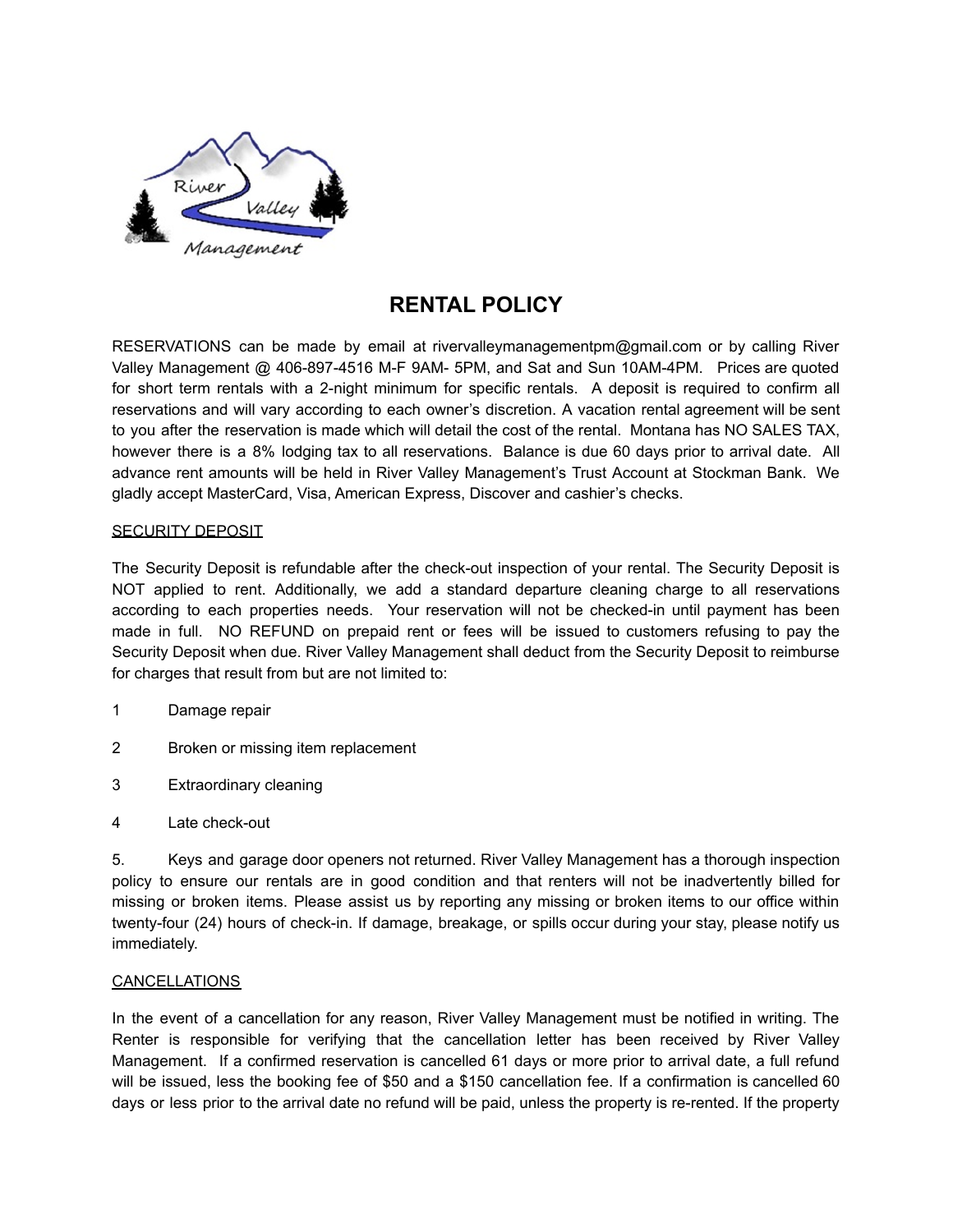is re-rented for the original rental amount, River Valley Management will refund 100% of the total rental amount, less the booking fee and cancellation fee. If re-rented for less than the original rate, Renter will receive the balance of the rental amount, less the booking fee and cancellation fee. If the property is not re-rented, no refund will be paid. Refunds will be payable to the Renter within 30 days after the subsequent re-rent payment has cleared our accounts. If you purchased Vacation Protector Insurance the premium is not refundable. VACATION PROTECTOR INSURANCE IS HIGHLY RECOMMENDED TO PROTECT AGAINST UNEXPECTED TRAVEL DELAY OR CANCELLATION. Purchasing options, at renter's expense, can be found at [www.allianztravelinsurance.com,](http://www.allianztravelinsurance.com) or Access America Vacation Protector Customer Service @ 800.310.2431.

## **TRANSFERS**

A fee of \$150 will be charged for transferring a confirmed rental week for the same property to another available date within the same rate period.

CHECK-IN time is after 4PM and prior arrangements must be made for late arrivals.

CHECK-OUT time is 10 AM. Please observe this rule, as our housekeeping staff needs time to prepare for our next guests. Upon leaving, please secure all windows and doors, wash dishes, and clean out the refrigerator. Trash should be placed in the garage. Please strip the beds and start a load of laundry in the washing machine prior to leaving. Please leave all other soiled linens in basket near washer and dryer. Unless otherwise designated, keys should be placed in the key drop at the check-in location. If your rental requires extra cleaning because you left it in poor condition, you may be charged an additional cleaning fee. Unless electronic codes are applicable, two (2) KEYS will be issued at check-in. A \$50.00 charge per key will be charged for keys not returned.

#### FURNISHINGS AND EQUIPMENT

The properties that we represent are private residences and are decorated by the individual owners. Décor reflects the taste of the owner and vary widely. Each property is unique. Renters should ask as many questions about the specifics of a property and view photos to select a property suitable to your preferences and budget. Homes are furnished for normal housekeeping with dishes, cookware, flatware, glasses, and basic appliances. Where grills are provided, please grill on the concrete or in designated areas. We provide bed linens and towels for all of our rentals. Please be sure to pack any specialty items that you may require during your stay. In some locations, sports equipment, snowmobiles, jet skis and boats may be rented locally.

FIREPLACES where available, should not be used while the air conditioner is running.

#### HOT TUBS AND POOLS

Pools and hot tubs are serviced at regular intervals. Since neither the homeowner nor River Valley Management employees are on the premises during the use of these amenities, the rental party agrees to be solely responsible for the use and operation thereof.

#### PETS

Pets are strictly prohibited in all of our rental properties. In the event that we find there has been an unauthorized pet in the property, a \$1,000.00 penalty fee plus actual costs to have the property shampooed, professionally deep cleaned, and disinfected to ensure allergy mitigation will be charged to